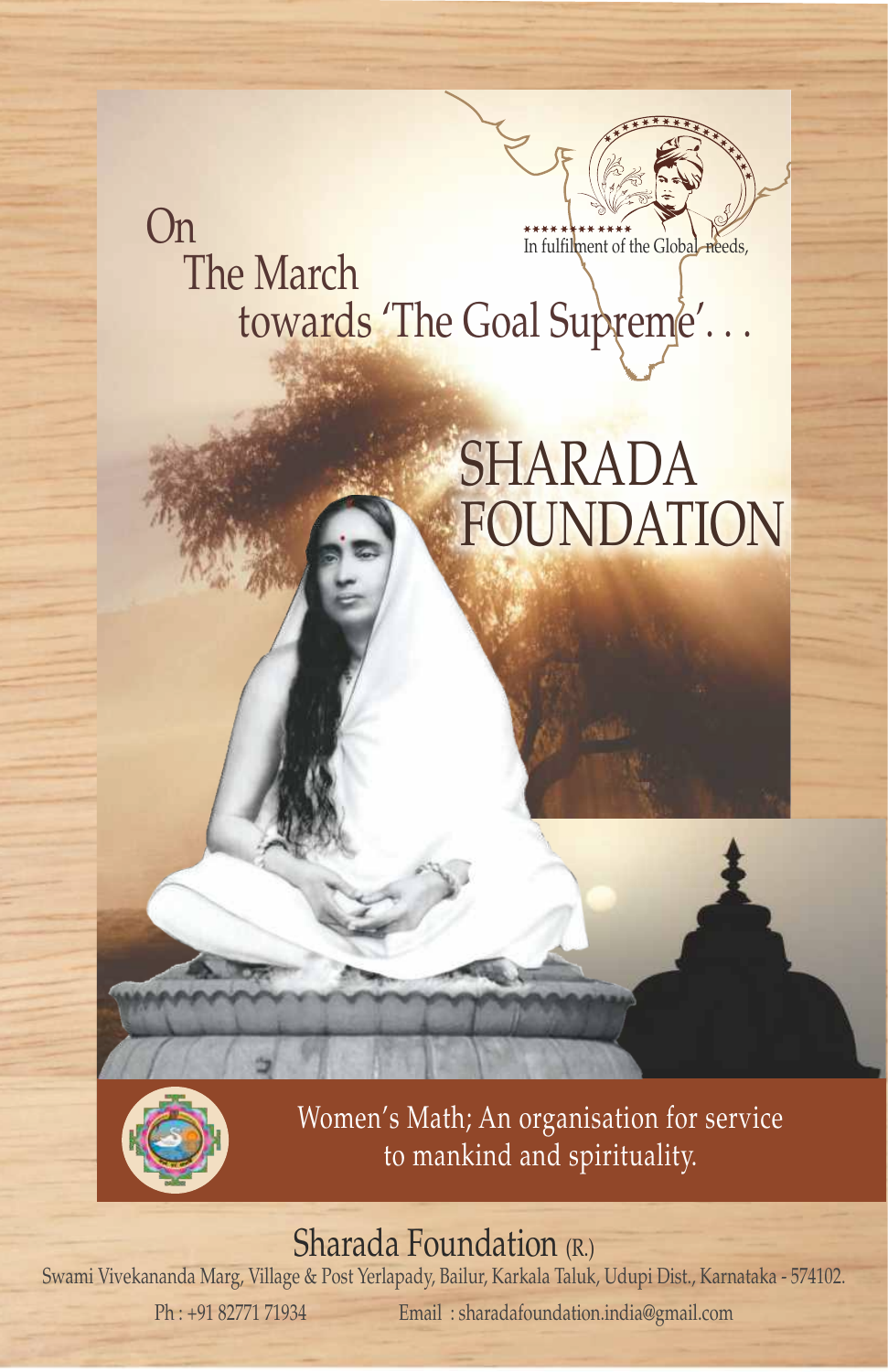

*We, A group of Spiritual seekers (women) with ideal of renunciation and service, having lived together for about a decade, have recently founded a Trust by the name : Sharada Foundation, at Bailur, Karkala Taluk, Udupi District, Karnataka.*

*In principles, ideas and ideals as well as goals and activities it follows entirely The Ramakrishna Tradition as set by Swami Vivekananda, and thus, is an humble participant in the world encompassing Great Ramakrishna Movement.*

## Our aim

The seeking for our own spiritual evolution and also of the others around and the urgent need of educating women to live a stress free secured life of self-dependence and of lasting joy, peace and social security and be of help in building a strong Nation, strong society and a stable social structure has necessitated the formation of this Trust.

#### THE WHOLE WORLD IS YOUR OWN

*I tell you one thing - If you want peace of mind, do not find the fault with others, Rather learn to see your own faults. Learn to make the whole world your own. No one is a stranger, my child; this whole world is your own*.

- Sri Sarada Devi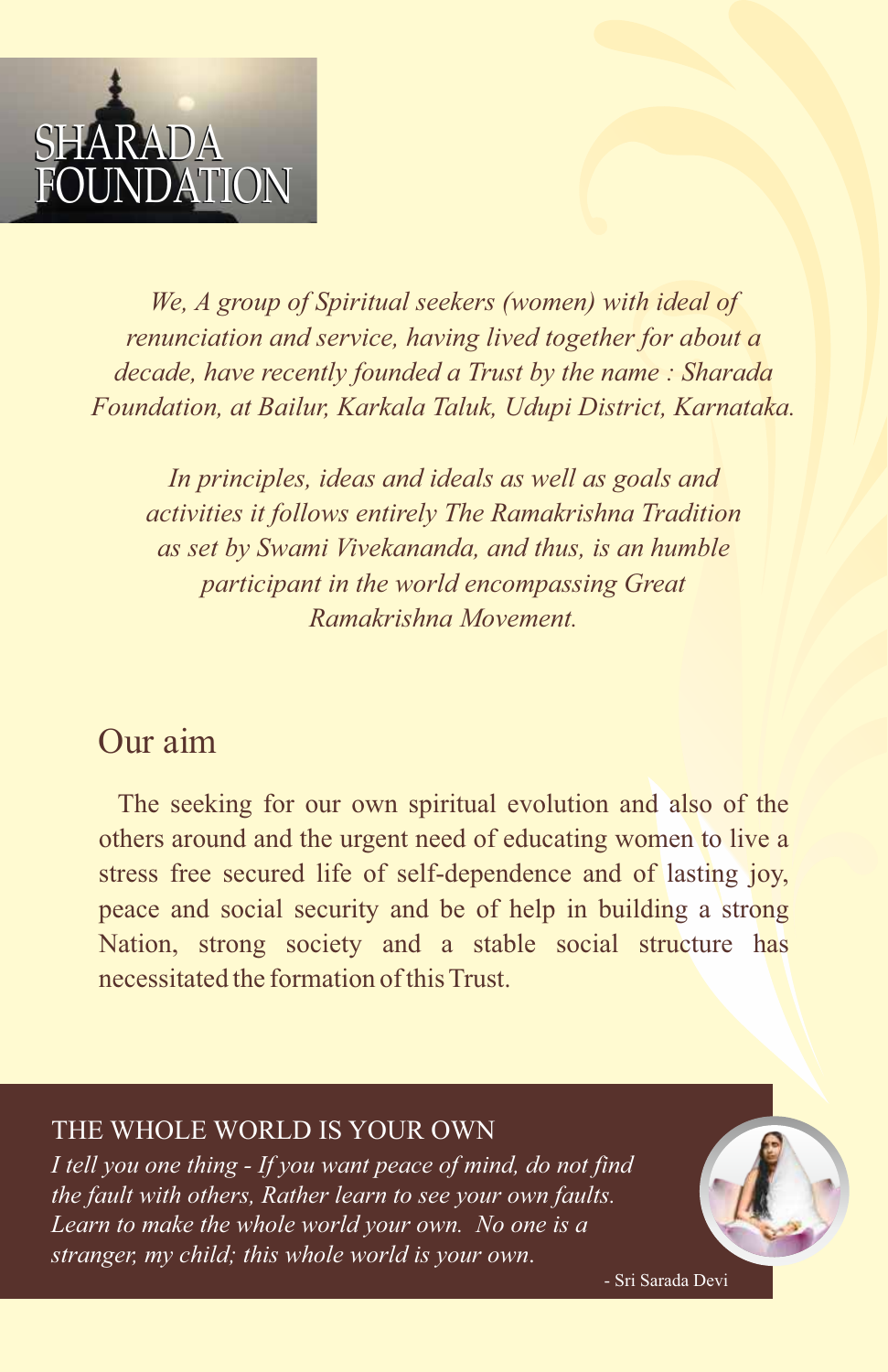## Our Ideals

The most inspiring life of Sri Ramakrishna Deva of total renunciation, ecstatic love of God and God-realisation, Supreme Wisdom and of service to humanity seeing God in  $m$ an — is the base of this Trust.

The life transforming divine life of Holy Mother Sri Sarada Devi of absolute purity, of intense faith and devotion, radiating love and peace, of forbearance and compassion, of Mother-hood and Divinity, is this pivot of the Trust.

The awakening and soul thrilling words of Swami Vivekananda to dedicate one's life and one's all for building up the Nation, and to strive for one's own salvation and serve the mankind in every possible way is the guiding principle of this Trust.

*Forget not to imbibe the above ideals, that makes every man a god on this earth. Bring them in your life and spread them among others. Let us grow to become one world of love, peace and harmony.*